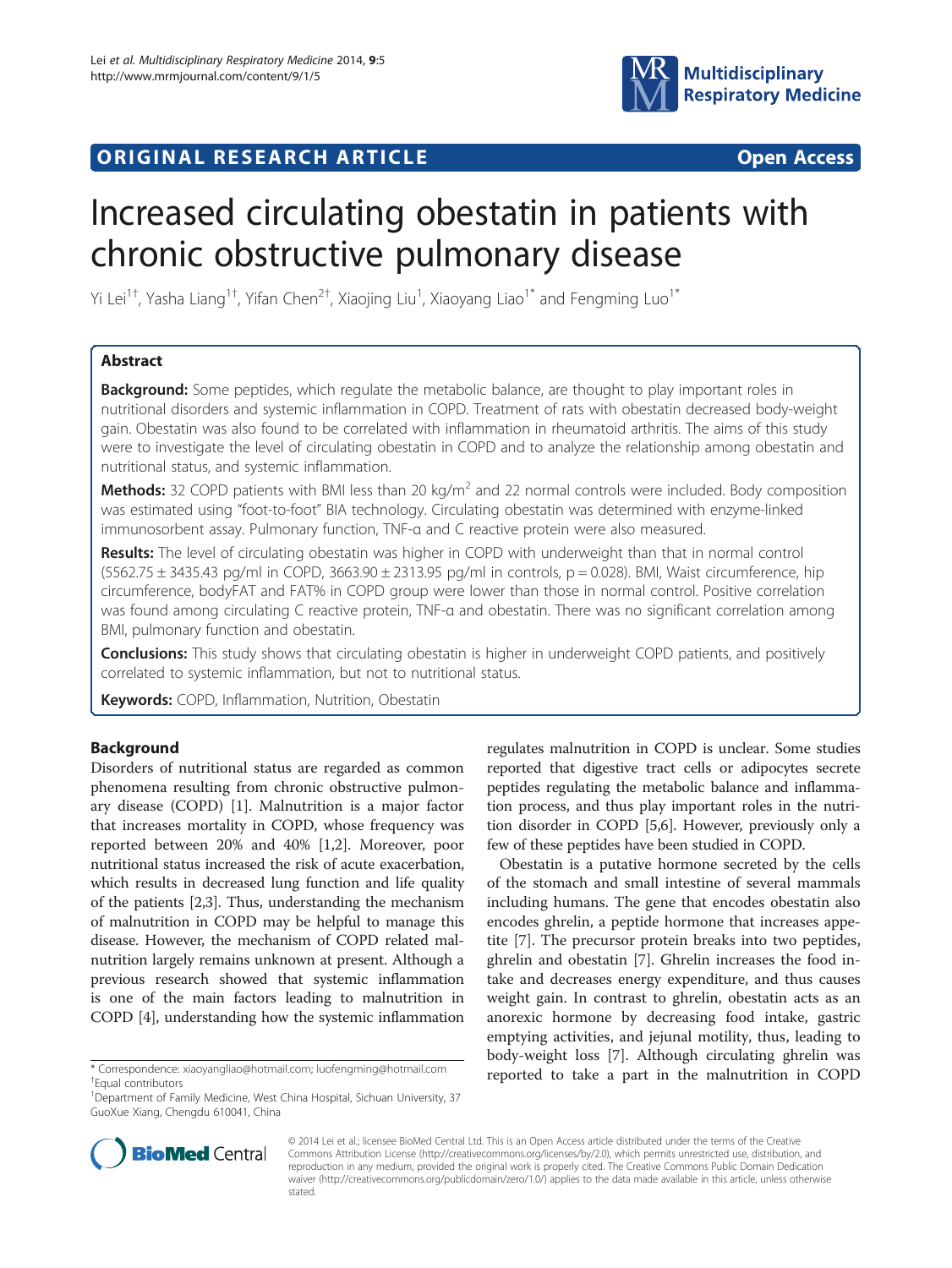[[8,9\]](#page-5-0), the role of obestatin in COPD and its relationship with COPD nutritional status remain unknown.

Obestatin was also reported to modulate the inflammation process in some diseases. Kellokoski et al. [[10](#page-5-0)] reported that obestatin decreased vascular cell adhesion molecule-1 (VCAM-1) expression in the presence of tumor necrosis factor-α (TNF-α). Although there was no significant difference in the level of obestatin between normal control and rheumatoid arthritis (RA), a disease with systemic inflammation, obestatin was found to be higher in RA than in Behçet's disease (BD), the other chronic inflammation disease. Furthermore, the level of obestatin in other diseases with systemic inflammation has not been investigated yet. In addition, obestatin was found to be positively correlated with erythrocyte sedimentation rate in the RA group, the level of IL-6 in the BD group, and with the level of TNF- $\alpha$  in the control group. Whether obestatin correlates with inflammatory markers in COPD remains unknown.

Therefore, the aim of this study was to investigate the relationship between the level of plasma obestatin and systemic inflammation in the malnourished COPD patients.

# Methods

#### Patients

This study was approved by the medical ethics committee of the West China Hospital, Sichuan University. All subjects signed consent for taking part into this study. 2,000 people in 2 communities were screened for COPD according to the Global Initiative for Chronic Obstructive Lung Disease (GOLD) criteria [\[11\]](#page-5-0). Patients that had known conditions which may affect plasma obestatin levels such as gastrointestinal disease, liver disease, kidney disease, thyroid disease, metabolic disease, or other lung diseases were excluded [\[12,13\]](#page-5-0). Therefore, 32 COPD patients with BMI less than 20 were included in this study. None of these patients were receiving nutritional support therapy or taking any medication at the time of evaluation. 22 aged and gender-matched healthy people from these communities, with normal physical examination and laboratory data and without medical illnesses, were enrolled as control group.

# Pulmonary function test

FVC and  $FEV<sub>1</sub>$  were measured using standard spirometric techniques (MicroLoop; Micro Medical Ltd, Kent, UK). The test was performed according to ERS criteria [[14\]](#page-5-0). The reference values employed were proposed by Zheng et al. [\[15](#page-5-0)].

# Body composition

Body height was determined to the nearest 0.5 cm with subjects standing barefoot. Body composition in this

study was estimated using "foot-to-foot" bioelectrical impedance analysis (BIA) technology (QuickMedical, Snoqualmie, SE) while subjects were standing on blocks of solid metal. Lightweight, FM, Fat Free Mass, %fat and BMI were automatically calculated by the machine after age, height and gender were entered and standard calculation model was selected following manufacturer's instructions.

# Sample collection

Fasting (from 9:00 p.m. of the previous night) blood samples was obtained by vein puncture at 8:00 a.m., centrifuged at  $1,600 \times g$  for 15 minutes at 4°C, The plasma was collected and stored at − 70°C.

#### Obestatin assay

Obestatin was assayed with a sandwich enzyme linked immunosorbent assay kit (ELISA, Westang Bio-Tech Co. Ltd, Shanghai, China). The minimum detectable concentration was 100 pg/ml.

#### TNF-α and C reactive protein (CRP) assays

Plasma TNF-α was measured using a high sensitivity ELISA (R&D, Minneapolis, MN, USA) according to the manufacturer's procedure. The intra-and inter-assay variations were 6.0 and 7.5%, respectively. The minimum detectable concentration was 4.4 pg/ml. CRP in plasma was measured using an ELISA kit (Westang Bio-Tech Co. Ltd, Shanghai, China).

#### Statistical analysis

Results are given as mean  $\pm$  SD. Differences between the groups were statistically analyzed using an unpaired Student's t test. Correlations were performed by bivariate Pearson correlation test. Significance was determined at the level of 5%. Data were analyzed with SPSS (Statistical Package for the Social Sciences, version 10.0 for Windows, SPSS Inc., Chicago, IL).

# Results

#### Characteristics of the study subjects

Clinical characteristics of both the COPD patients and the control group are shown in Table [1.](#page-2-0) The COPD patients had airflow limitation and the control subjects had normal  $FEV<sub>1</sub>$  values. BMI, waist circumference and hip circumference in the COPD group were lower than those in the control group. No significant differences were found regarding blood total cholesterol, triglyceride, creatinine, uric acid and blood urea nitrogen.

# Plasma obestatin in control group and COPD group

Plasma obestatin was assayed by ELISA as described in Methods. As shown in Figure [1](#page-2-0), the level of plasma obestatin was significantly higher in the COPD group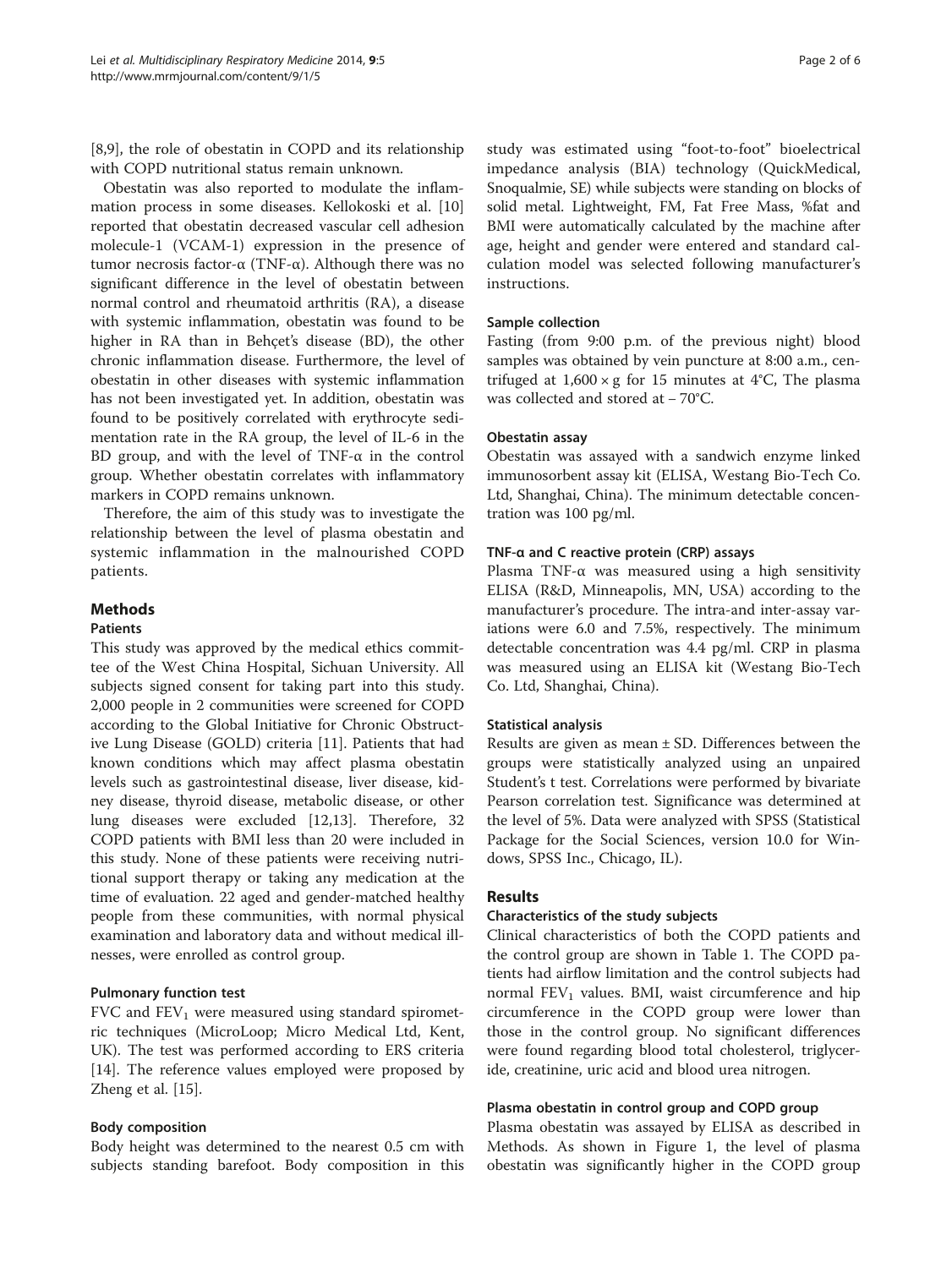<span id="page-2-0"></span>Table 1 Characteristics of the study subjects

|                                | Control            | <b>COPD</b>       |
|--------------------------------|--------------------|-------------------|
| Age, y                         | $60.41 + 6.60$     | $59.78 + 8.71$    |
| Sex, male/female               | 13/9               | 20/12             |
| Smoking history, pack/year     | $12.96 \pm 18.19$  | $11.40 \pm 16.39$ |
| BMI (kg/m2)                    | $22.66 + 2.96$     | $18.99 \pm 1.00*$ |
| FFM, kg                        | $74.96 + 4.79$     | $24.63 + 5.20*$   |
| Percent body fat, % weight     | $55.42 + 7.70$     | $49.88 + 8.91*$   |
| Waist circumference (cm)       | $76.78 \pm 9.64$   | $68.13 \pm 6.39*$ |
| Hip circumference (cm)         | $89.27 \pm 7.12$   | $84.54 \pm 4.34*$ |
| Waist hip ratio                | $0.86 + 0.06$      | $0.81 \pm 0.05*$  |
| FEV <sub>1</sub> /FVC, %       | $84.41 + 4.58$     | $63.66 \pm 6.24*$ |
| FEV <sub>1</sub> , % predicted | $85.51 + 20.23$    | $69.81 + 15.99$   |
| Total cholesterol (mmol/L)     | $4.81 \pm 1.16$    | $4.68 \pm 0.95$   |
| Triglyceride (mmol/L)          | $1.33 \pm 0.53$    | $1.04 + 0.40$     |
| Creatinine (µmol/L)            | $88.32 \pm 11.41$  | $89.63 + 16.78$   |
| Uric acid (µmol/L)             | $313.41 \pm 68.12$ | $302.31 + 60.16$  |
| Blood urea nitrogen (µmol/L)   | $5.59 \pm 1.33$    | $5.72 \pm 1.11$   |

BMI, Body mass index; FFM, free fat mass; FEV<sub>1</sub>, forced expiratory volume in one second; FVC, forced vital capacity; COPD, chronic obstructive pulmonary disease. Values presented are mean  $\pm$  SD. \*indicate significant differences compared with normal control group (p < 0.05).

than that in the age-matched controls  $(5562.75 \pm$ 3435.43 pg/ml in COPD, 3663.90 ± 2313.95 pg/ml in controls,  $p = 0.028$ ).

# Plasma obestatin does not correlate with BMI and other nutritional parameters

Treatment of rats with obestatin suppressed appetite, inhibited jejunal contraction, and decreased body-weight gain. We postulated that increased obestatin resulted in



malnutrition in COPD, so we further investigated this trend. Correlation analysis was performed between obestatin and COPD nutrition status. However, bivariate correlate analysis did not show any significant correlation between the level of plasma obestatin and BMI, % body fat, FFM, waist circumference, hip circumference, and waist hip ratio. No significant correlation was found between obestatin and cholesterol, triglyceride, glucose, or insulin.

## Plasma obestatin correlates with systemic inflammatory markers

Systemic inflammation is a clinical characteristic of COPD. Previous researches showed that obestatin correlated with inflammatory markers in RA patients. Increased plasma obestatin may also correlate with inflammatory markers in COPD. As shown in Figure [2](#page-3-0), plasma obestatin was positively correlated with the systemic inflammatory markers: CRP and TNF-α.

# Plasma obestatin does not correlate with pulmonary function in COPD

To further investigate whether the level of obestatin correlated with airflow limitation, bivariate correlation analysis was performed between the level of obestatin and  $FEV<sub>1</sub>/FVC%$ . As shown in Figure [3,](#page-3-0) the level of plasma obestatin does not correlate with this pulmonary function parameter.

# **Discussion**

In this study, we found that the level of plasma obestatin was significantly higher in COPD patients than in the control group. Significant correlation was found between the level of plasma obestatin and the systemic inflammatory markers: CRP and TNF-α. No significant correlation was found between the level of plasma obestatin and nutrition status parameters such as BMI, % body fat, FFM, waist circumference, hip circumference, waist hip ratio, cholesterol, triglyceride, glucose, or insulin. No significant correlation was found between the level of plasma obestatin and lung function.

Obestatin is a 23-amino acid peptide hormone released from the cells lining the stomach. Studies in humans have shown that plasma obestatin levels are significantly lower in obese subjects as compared to lean controls, indicating a role for obestatin in body weight regulation. Gao et al. [\[16](#page-5-0)] found the number of obestatin-positive cells in gastric body mucosa was significantly lower in overweight and obese patients than in healthy controls with normal weight. The concentration of plasma obestatin was also decreased in overweight and obese patients and positively correlated with the number of obestatin-positive cells in the gastric body mucosa. The authors suggested that overweight and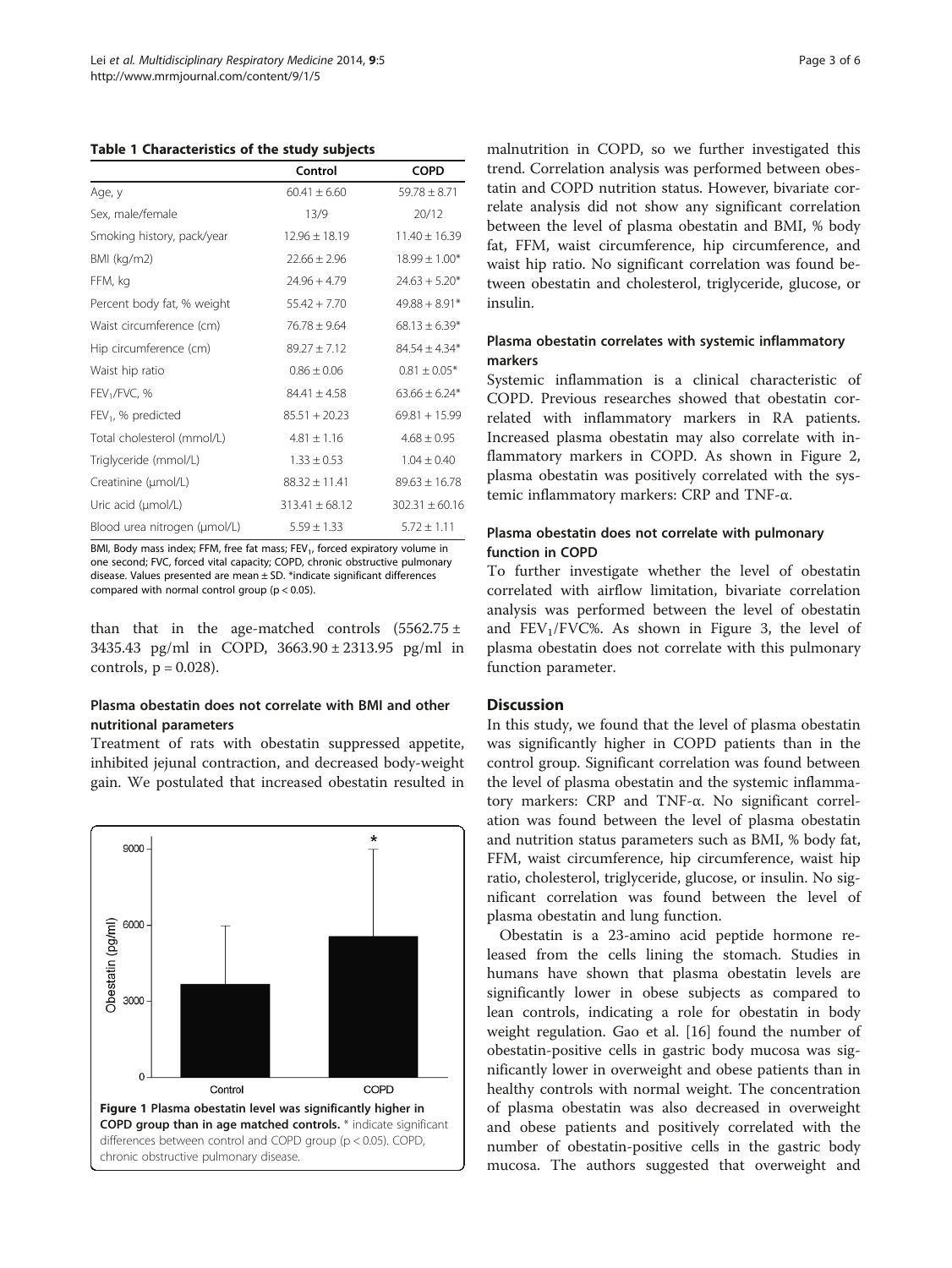

<span id="page-3-0"></span>

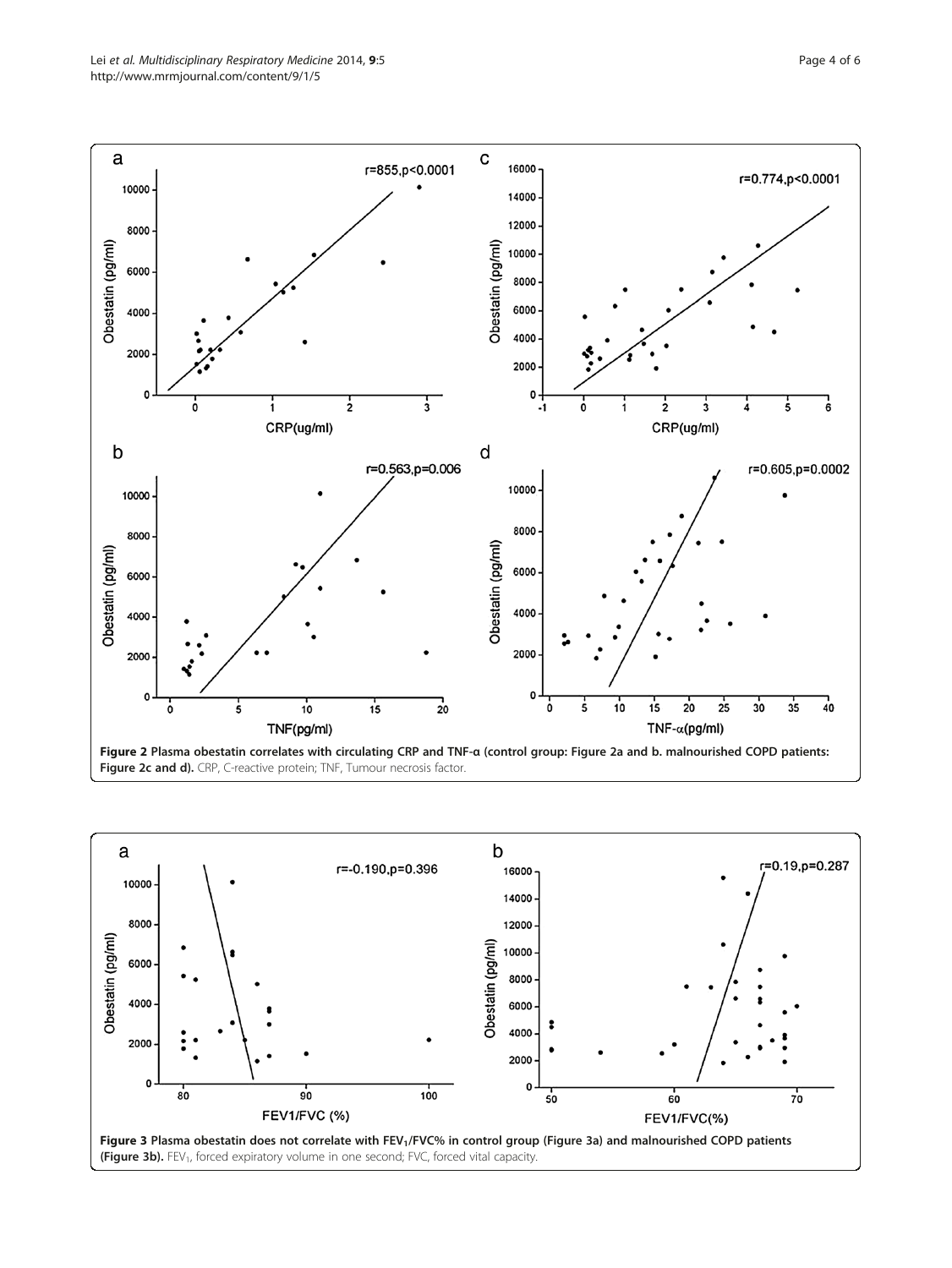obese subjects have a reduction in the number of obestatin-positive cells in the gastric body mucosa. In our study, the level of circulating obestatin was found to be higher in COPD patients with malnutrition than in the healthy control group. The exact mechanism of obestatin increase in COPD with malnutrition is not clear because the regulation of the expression of obestatin remains unknown at present. It was reported that the production of ghrelin, an adipokine derived from the same gene as obestatin, was regulated by other adipokines, (such as leptin) inflammation, or diet [\[17,18](#page-5-0)]. Zhang et al. [[7\]](#page-5-0) reported that although fasting led to higher level of ghrelin, the serum level of obestatin was constant after fasting in rats. These results suggested that although they are encoded by the same gene, the production of ghrelin and obestatin is regulated by different factors. Obestatin was found to be positively correlated with IL-6 in the BD patients, and with the level of TNF- $\alpha$  in the control group. It was also correlated with CRP and TNF-α in COPD. Increased obestatin may then be the result of inflammation in COPD, a disease with chronic systemic inflammation.

Obestatin was reported to suppress food intake, inhibit jejunal contraction, and decrease weight gain [[7\]](#page-5-0). Although the level of plasma obestatin was higher in COPD patients compared with age-matched controls, no significant correlation was found between obestatin and BMI, % body fat, FFM, waist circumference, hip circumference, or waist hip ration in COPD. Although Xin et al. [[13](#page-5-0)] reported that the level of obestatin was negatively correlated with BMI in chronic heart failure (CHF) patients, plasma obestatin did not correlate with BMI or other nutrition parameters in COPD in this study. Other studies also found that obestatin was inversely correlated with BMI in chronic kidney disease and hemodialysis patients. Gao et al. [\[16\]](#page-5-0) reported that negative correlation was found between circulating obestatin levels and BMI in healthy subjects, but not in patients with chronic atrophic gastritis. This result suggests that obestatin expression in some diseases may be different from healthy patients. Zhang et al. [\[7](#page-5-0)] found that obestatin suppressed food intake in fasting mice and spontaneously reduced weight gain at large doses in lean mice. Another research demonstrated that obestatin exerted no effect on food intake and body weight in rats [[19](#page-5-0)]. Other authors [[14](#page-5-0)] found that Roux-en-Y gastric bypass (RYGB) surgery and/or the weight loss resulted in the decrease of ghrelin level but had no effect on obestatin levels. Thus, the role of obestatin in energy metabolism still remains uncertain.

Although the level of obestatin did not correlate with COPD nutritional status, correlation analysis showed that the level of plasma obestatin did positively correlate with CRP and TNF-α in COPD patients. It was reported

that ghrelin inhibited various inflammation processes in arthritic rats, acute lung injury, and other inflammation diseases [[20,21](#page-5-0)]. Since obestatin is derived from the same gene which also encodes ghrelin, it may play a role in systemic inflammation in COPD. Until now, only a few studies have investigated the role of obestatin in inflammation. Kellokoski et al. [\[10](#page-5-0)] reported that obestatin did not influence the adhesion of monocytes. Although obestatin treatment did not change the expression of either intercellular adhesion molecule-1 (ICAM-1) or monocyte chemoattractant protein-1 (MCP-1), obestatin treatment together with TNF-α suppressed the expression of VCAM-1, but did not alter ICAM-1 or MCP-1 expressions. As TNF-α and other pro-inflammatory cytokines increase in COPD, whether obestatin inhibits systemic inflammation by suppressing the expression of VCAM and other adhesion molecules requires further investigation. Koca et al. [[22\]](#page-5-0) reported that no positive correlation was found between the level of obestatin and some inflammatory markers in two chronic inflammatory diseases -RA and BD. This is different from our results. In their study, medications affecting the immune system were administrated to RA and BD patients but not to the control group. This may have affected the level of obestatin in their RA and BD groups. In contrast to our study in which no medication was administered to the COPD group or the control group, Xin et al. [[13](#page-5-0)] reported that the level of obestatin was higher in CHF patients with cachexia compared with non-cachexia and normal controls. They also found that the level of plasma obestatin had a negative correlation with BMI. Since CHF is regarded as a disease with chronic systemic inflammation [[23](#page-5-0),[24](#page-5-0)], the different levels of plasma obestatin in CHF patients and their negative correlation with BMI may be the result of the systemic inflammation of this disease.

#### Conclusion

The level of circulating obestatin was higher in the COPD group compared with the control group. Obestatin was positively correlated with COPD systemic inflammation.

#### Competing interests

The authors declare that they have no competing interests.

#### Authors' contributions

YL, YLiang, YC collected data, measured the cytokines and contributed equally to the research. XL collected and analyzed the data. XLiao and FL designed the study, analyzed data, and authored the paper. All authors read and approved the final manuscript.

#### Acknowledgements

This work was supported by grants from Chengdu City Science and Technology Bureau (13PPYB993SF-200), the National Natural Science Foundation of China, No. 30871118, 30971325, 81270129 (Fengming Luo), No. 30470437, 30870596 (Xiaojing Liu).